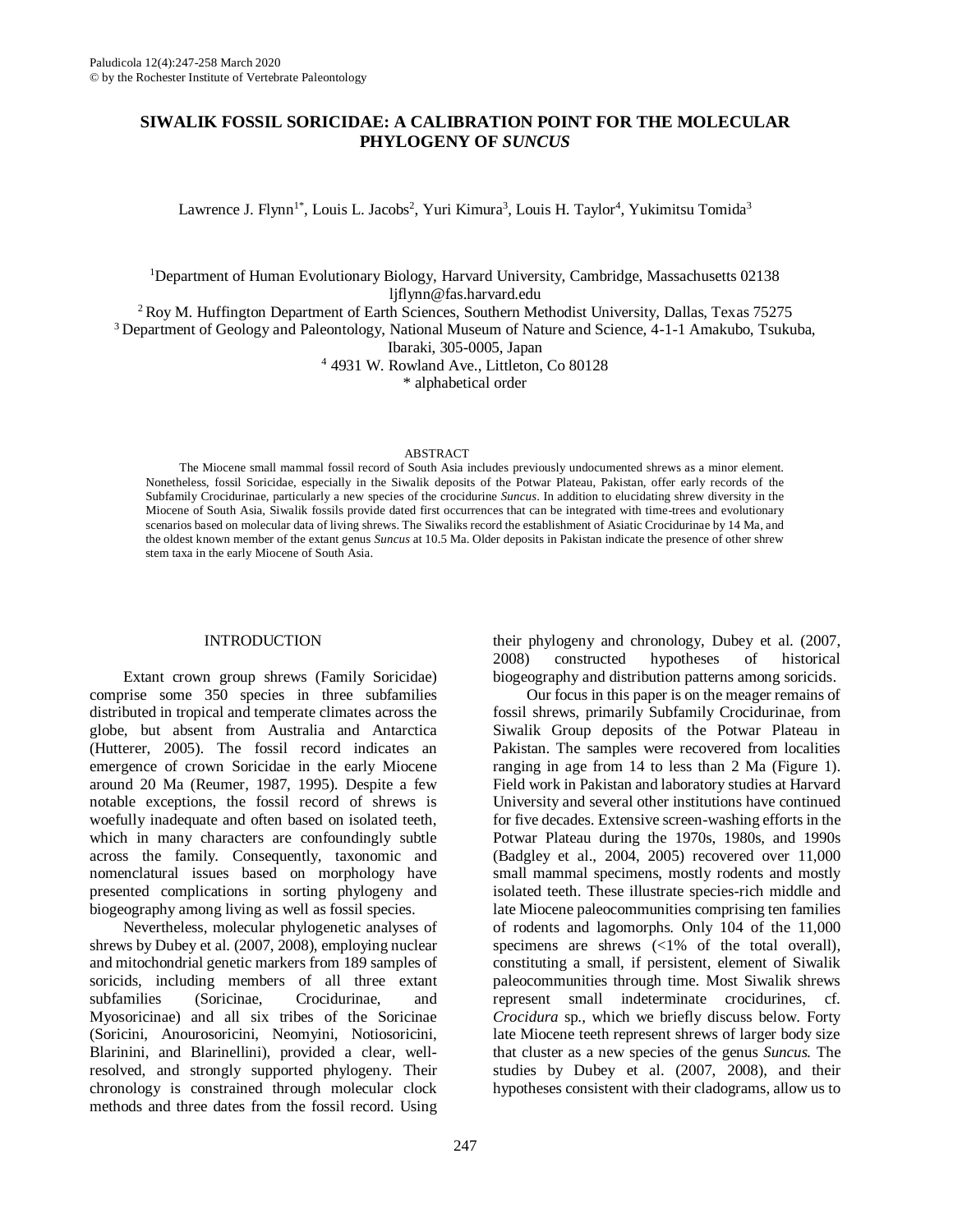evaluate and consider the significance of the fossil record of shrews in Pakistan.



FIGURE 1. Biostratigraphic distribution of Potwar Plateau shrew localities with time scale derived from our paleomagnetic correlations (see Barry et al. 2002). The stratigraphic relationship of localities is shown, with a timeline in millions of years given on the left and localities positioned on the right. Locality numbers have 'Y' prefixes, except for the two youngest sites with 'D' from the Dartmouth-Peshawar field project. Here all localities have yielded shrews. Those with an asterisk (generally older sites) produced only small cf. *Crocidura* sp. The oldest site with *Suncus* is Y259 at 10.5 Ma.

Roberts (1977) recognized five species of extant shrews in Pakistan: *Sorex minutus* (at high elevation), *Suncus murinus*, *Suncus stoliczkanus*, *Suncus etruscus*, *Crocidura russula*, and *Crocidura pergrisea*. He noted that *S. stoliczkanus* and *C. pergrisea* may not be separable. Of particular interest here is the modern species *Suncus murinus* because it is an unusually large, characteristically Asian, species. One of the issues highlighted by Dubey et al. (2007) is the alleged distribution of *Suncus* in Africa, Europe, and Asia, and its systematic clustering with disparate groups of shrews in those regions. The trees of Dubey et al. (2007, 2008) show that African species of *Suncus* belong in a clade with *Sylvisorex*, true *Suncus* (type species *S. murinus*) is Asian, and *Suncus etruscus* plots as basal to the Eurasian crocidurine radiation.

Our specific purpose here is to elucidate the role of shrews in the development of the Siwalik fauna through time, in which *Suncus* appears to become a characteristic species. We are grateful to offer this contribution in honor of our friend James G. Honey. The coauthors of this paper were originally students with Jim at the University of Arizona, under the tutelage of Everett Harold Lindsay, or have continued that tradition subsequently in the following academic generation. Jim was interested in all fossils and in the rocks in which they are found. We had many long conversations with him in the field and in the lab. He was expert at finding fossils, including screen-washing for minute specimens. We acknowledge our friendship with Jim, and we recognize that friendship among student peers is a great boon to science.

**Methods and Terminology**—We compared isolated dental elements of fossil shrews with specimens stored in collections of the Museum of Comparative Zoology (MCZ), Harvard University, and at the Shuler Museum of Paleontology, Southern Methodist University. Specimens were studied by microscope observation (with a calibrated ocular for measurement) and, uncoated, by SEM (Zeiss Gemini Supra 55VP). Measurements follow the methods of Reumer (1984); for small teeth and fragments we measured maximum observed lengths and widths.

Upper teeth are designated by capital letters and lower teeth by lower-case letters (M1, m1), all measured in millimeters (mm). Most localities have a Y-prefix (for the locality system that started at Yale University). Specimens are registered in the YGSP (Yale-Geological Survey of Pakistan) database. The D-prefix signifies localities discovered under the Dartmouth-Peshawar project (as maintained in the YGSP catalog at Harvard University). A Z-prefix is used for early Miocene localities and some of the specimens from the Zinda Pir area in western Pakistan (see Lindsay et al. 2005).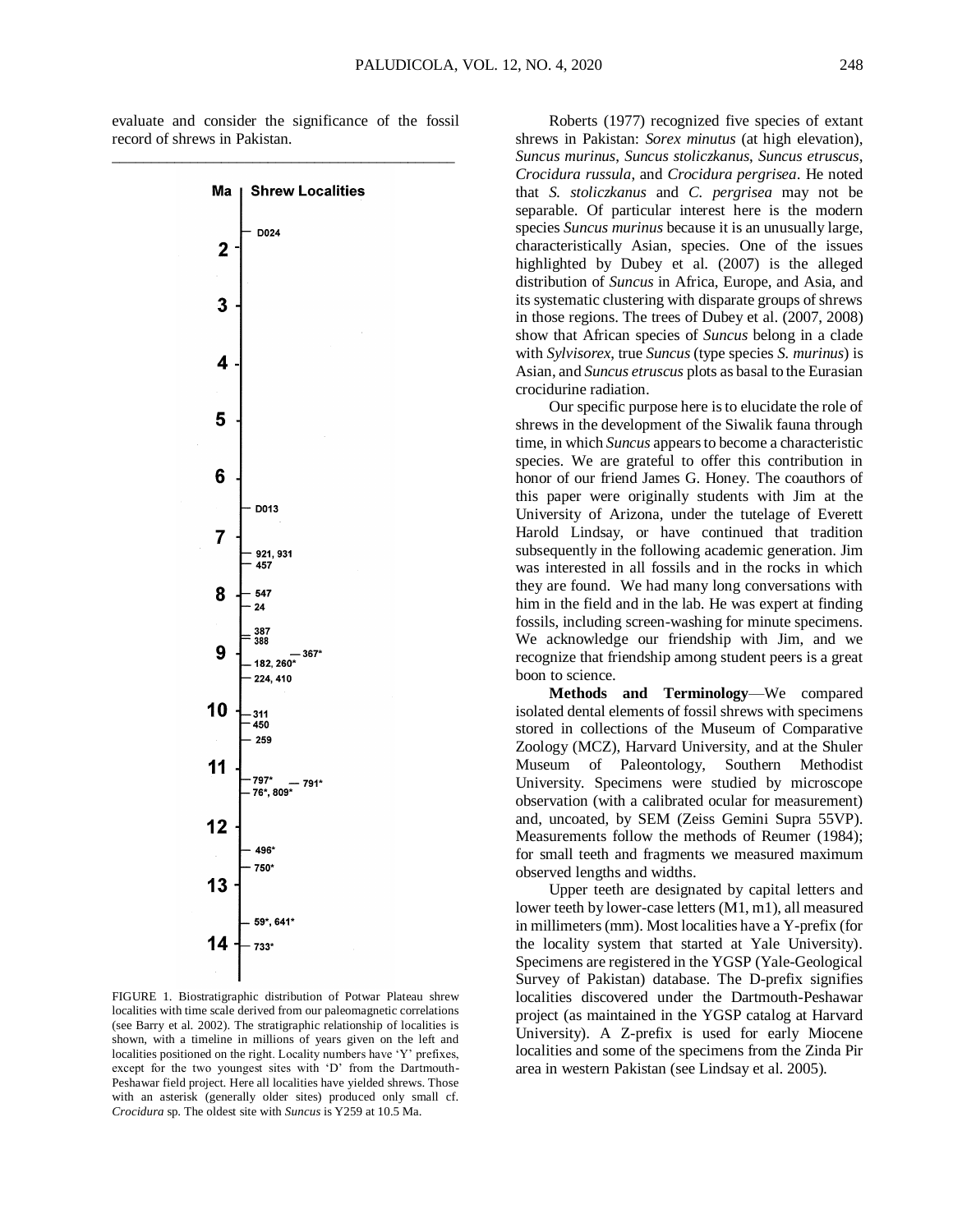# SYSTEMATIC PALEONTOLOGY Order Soricomorpha Gregory, 1910 Family Soricidae Fischer de Waldheim, 1817 Soricid Indet.

**Referred Specimens—**Seven early Miocene teeth and fragments from the Zinda Pir region, western Pakistan, local stratigraphy and dating in Flynn et al. (2013). From locality Z113, 22.5 Ma, Z 773 (broken M2, transverse width 1.45 mm) and Z 774 (upper incisor 1.25 mm long), from Z150, 22.2 Ma, Z 2193, M1 fragment, buccal length 1.20 mm; from Z124, 18.8 Ma, Z 597 (M2 fragment, buccal length 1.25 mm) and Z 598 (broken M1, length x width,  $1.35 \times 1.65$  mm); from Z122, 18.7 Ma, YGSP 36685 (P4 fragment, buccal length 1.45 mm), and YGSP 36686 (broken M1, length x width, 1.1 x 1.55).

**Discussion—These** few specimens, seven compared to 653 rodents from the same localities, were retrieved from early Miocene terrestrial deposits of the Zinda Pir Dome, 250 km southwest of the Potwar Plateau (Lindsay et al., 2005). They are from four early Miocene localities (22.5 to 18.7 Ma ion age). Subfamily attribution for these small shrews cannot be determined without diagnostic jaw and dental material. The upper incisor (Figure 2A) of yellow hue is simple, with a blunt talon. The P4 fragment of similar color includes the buccal blade and a distinct parastyle. Upper molar fragments Z 597 and 2193 are also yellowish but preserve a narrow zone of iron pigmentation on the lingual side of the metacone and paracone. In contrast, the larger Z 598 is beige in color and shows no iron pigmentation. Z 598 is corroded and possibly represents an early white-tooth shrew (Crocidurinae) at 18.8 Ma. Upper molars Z 773 and YGSP 36686 are brown.

These seven specimens appear to indicate at least two shrews in western Pakistan, one ac possible crocidurine and one that differs principally in its iron staining from small white-toothed shrews. As a feature of the dentition, iron staining is widespread in Soricinae, and occurs in extinct Crocidosoricinae (Hugueney et al., 2012). The Zinda Pir sites show that two kinds of shrew were present 250 km southwest of and well before the Potwar Plateau. Both differ from the crocidurine lineages described below for younger Potwar Miocene Siwalik localities in northern Pakistan.

# Subfamily Crocidurinae Milne-Edwards, 1868 *Crocidura* Wagler, 1832 cf. *Crocidura* sp.

**Referred Specimens—**Isolated dental specimens from middle and late Miocene Siwalik deposits of the Potwar Plateau represent a small shrew with unpigmented teeth not distinguishable at the genus level from extant *Crocidura* (see Figure 2). Older horizons between Y773 and Y311 (14 - 10 Ma) in the Chinji and Nagri Formations produced only 23 specimens. The shrew is better represented in the Dhok Pathan Formation with 34 specimens from localities Y224 to D13 (9.4 - 6.5 Ma).

Older Siwalik material includes left m1 YGSP 36182 from Y733, left m2 36216 from Y59, upper incisor 36279 from Y641, dentary fragment 48057 from Y750. From Y496, right m1 YGSP 27329 and P4 fragment 40504. From Y76, dentary with m1-3 YGSP 40587 and broken M1 40598. From Y809, upper incisor YGSP 53958 and left m1 53961. From Y791, M2 YGSP 34945 and upper incisor 53264. From Y797, jaw fragment YGSP 33086, right m1 YGSP 36183 and upper incisor 36184. From Y259 three lower molars YGSP 40561, 40562, 49196. From Y450, m1 YGSP 40581 and M2 40583. From Y311, jaw fragment with m1-2, YGSP 21876, right m2 54200 and broken P4 54199.

From the Dhok Pathan Formation three lower molars: Y224 (YGSP 40588) and Y260 (YGSP 19493, 19494). From Y182, four dentate mandible fragments YGSP 40514-40517, one edentulous jaw YGSP 40519, lower molars 40520-40523, partial M1 YGSP 40524, M1 40525, and upper incisors YGSP 40526, 40527. From Y367, three dentate mandible fragments and one lower molar, YGSP 40552-0555. From Y388, P4 fragment YGSP 40536 and M1 fragment 40537. From Y387, four lower molars 40542-40545, P4 fragment YGSP 40546 and broken M1 40547. From Y24, dentary with m1-2 YGSP 40579. From Y547, dentary fragment, maxillary fragment with M1-2, isolated M2 (YGSP 40571-40573). From Y931, trigonid YGSP 54339. From D013, left m2 YGSP 40568.

**Notes and Discussion—**The upper incisor (Length: YGSP 40526, 1.4 mm; 40527, 1.3 mm) has a short talon (Figure 2B), stronger than that on the smaller Z 774 specimen. P4 (buccal lengths of 40546, 40536 are 1.40 and 1.45 mm) has a protruding parastyle, high paracone, and straight posterior buccal blade. M1 (length x width of YGSP  $40525 = 1.25$  x 1.55 mm) has a narrow, sloping hypoconal shelf with small hypocone; its parastyle is small and the metastyle is indistinct. This tooth and M2 YGSP 34945 (Figure 2C, 1.30 x 1.85 mm) both show the paracone connected to the anterior arm of the protocone; the posterior arm of the protocone is directed to the hypoconal shelf, bypassing the lingual side of the metacone. YGSP 40572 (Figure 2D) shows that M1 (1.3 x 1.8 mm) is slightly larger than M2 (1.1 x 1.7 mm).

YGSP 40515 from Y182 (Figure 2E-G) preserves a small p4 (0.75 x 0.80 mm) followed by m1 and m2 (1.30 x 0.95; 1.20 x 0.85). The p4 has a very short talonid with posterior notch into which the following molar is seated. Its high principle cusp is accompanied by small cuspules, the counterparts of a "paraconid" and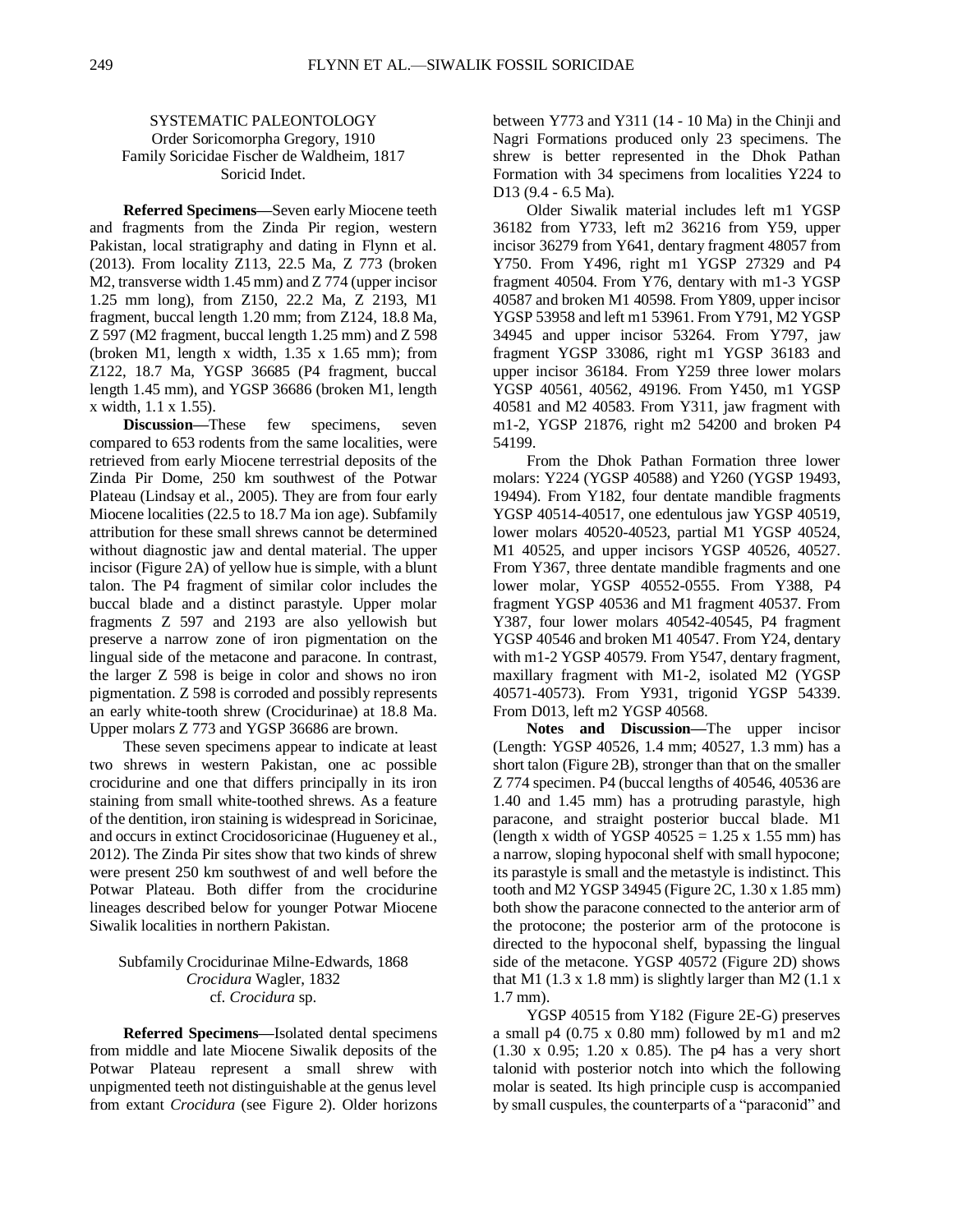



"metaconid". Lower molars have short entoconid crests that terminate posterior to the metaconid, and small, indistinct hypoconulids posterior to the entoconid. There is an anterior cingulum; m1 is larger and its talonid broader than m2. The very small m3 has a 3-cusped trigonid and its talonid is reduced to a heel. Molar row length for YGSP  $40587 = 3.6$  mm. Length of tooth row for YGSP 40515, including  $p4$  and m3 alveolus = 3.8 mm.

The collection appears to represent a small crocidurine in the middle Miocene of South Asia. Its record begins in the Chinji Formation at 14 Ma. On the Potwar Plateau older rocks of the Kamlial Formation lack any indication of shrews. Potwar cf. *Crocidura* sp., distinguished from other shrew groups in lacking pigment, was a long-duration taxon during the early diversification of Subfamily Crocidurinae (Dubey et al., 2007, 2008). The small sample does not indicate size change through time, and no other features support genus or species level subdivision. Conceivably these specimens represent a single species level clade spanning 7.5 m.y., i.e., throughout the stratigraphic range of localities Y773 to D013 (14 to 6.5 Ma, Figure 1).

The middle to late Miocene interval for Potwar cf. *Crocidura* sp. informs biogeographic hypotheses and suggests a significant phase of evolution for the subfamily in South Asia. The material represents a stem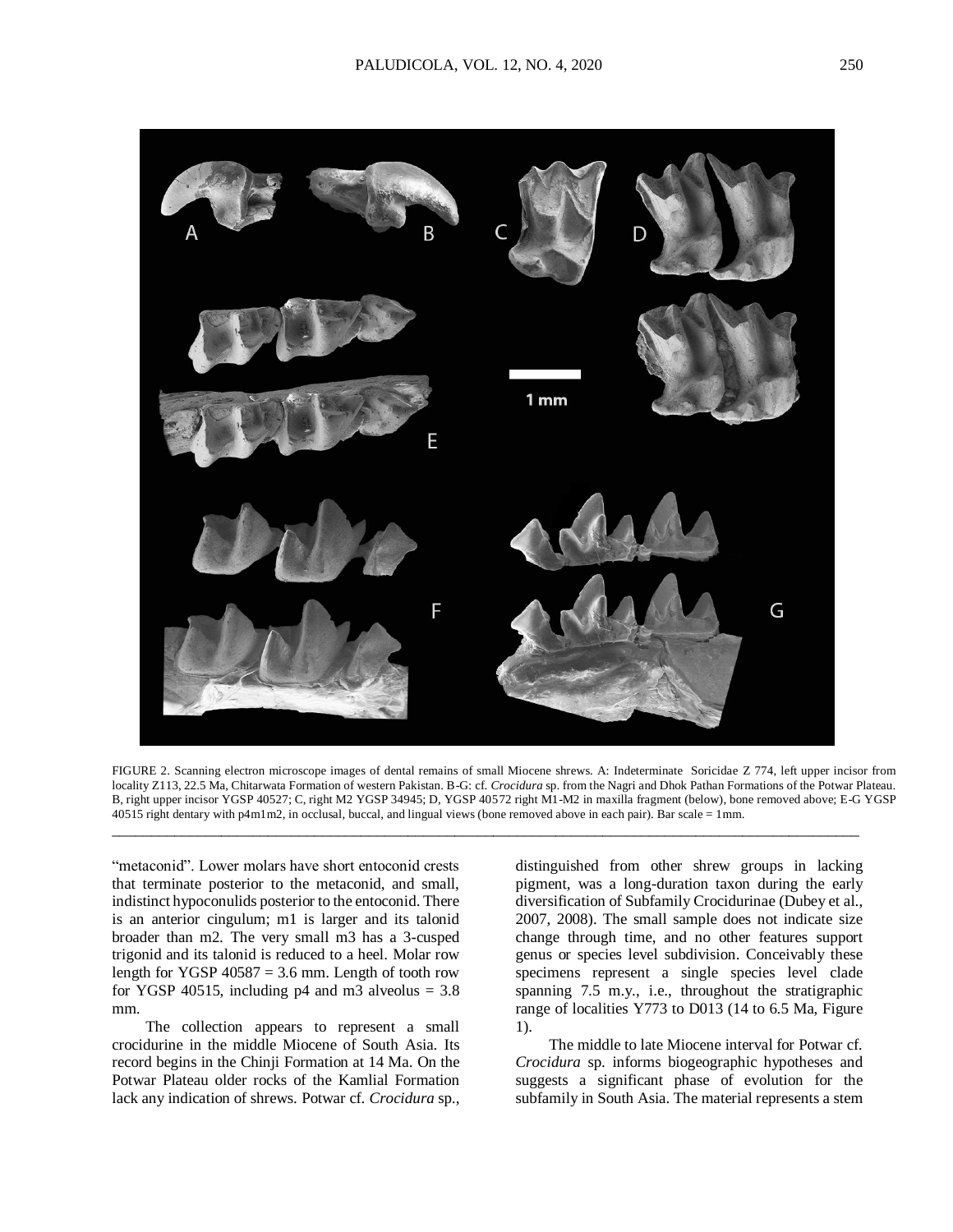member of the subfamily, not necessarily a species of *Crocidura*. The 14 Ma appearance of cf. *Crocidura* sp. appears to be an immigration event but point of origin is unknown. As presently understood, these fossils are the oldest evidence of the subfamily yet known.

> *Suncus* Ehrenberg, 1832 *Suncus honeyi* sp. nov.

**Holotype—**YGSP 40539 (Figure 3A), isolated right M2.

**Type Locality—**Y388, late Miocene site in the lower part of the Dhok Pathan Formation near Malhuwala Village in the Khaur anticline of the Potwar Plateau, Pakistan. Y388 is dated paleomagnetically at 8.75 Ma.

**Etymology—**Species named for our colleague and friend, fossil hunter James Gilbert Honey.

**Referred Specimens—**Holotype plus 39 isolated specimens from 12 localities of the upper part of the Nagri Formation through the Dhok Pathan Formation of the Siwaliks exposed on the Potwar Plateau (Table 1), with paleomagnetic age constraints of 10.5 to 6.5 Ma (Figure 1). From Y259, left m1 YGSP 40560. From Y450, left Incisor YGSP 40582. From Y311, left M1 YGSP 40556 and right Incisors 40557 and 54201. From Y410, right and left Incisors YGSP 40590, 40591. From Y224, left M2 40589. From Y182, right m2, left m1, right m1, left M1, right Incisor, YGSP 40528-40532. From Y388, right p4, right m1, and left P4 in maxilla, YGSP 40533-40535; three left M2, YGSP 40539- 40541. From Y387, right m1, left M1, left M1, left M2, YGSP 40548-40551. From Y24, right m1 YGSP 40580, right lower incisor YGSP 40597. From Y457, left incisor in dentary fragment, YGSP 40593. From Y921, left m3 and right M1, YGSP 54277 and 54278. From Y931, four right Incisors YGSP 54334-54337, left M2 YGSP 54338, left m1 YGSP 39459, Antemolar 1 YGSP 39463, and right p4 YGSP 39464. From D013, right p4, YGSP 40564; right m1 and left m2 YGSP 40565, 40566. (Also, from D013, right M1 YGSP 40567 noted below as cf. *Suncus murinus*.)

**Diagnosis—**A large white-tooth crocidurine shrew of the genus *Suncus* based on size, non-fissident upper incisor, low-cusped (nonsectorial) antemolar and p4, upper molars with acute W-shaped ectoloph, m2 nearly equal to m1 in size, and proximal end of lower incicor ending anteriorly (below p4). It is a species of *Suncus* with average size of molars less than that of extant *Suncus murinus*, which is widespread in southern Asia, about the size of modern *Suncus montanus* (e.g., MCZ 27548, which is restricted to Sri Lanka [Meegaskumbura and Schneider, 2008]). Some specimens from younger localities approach smaller *S. murinus* in size (average observed maximum M1 width of nine extant *S. murinus* from the MCZ collection at

TABLE 1. Large shrew teeth with locality/specimen number, age estimate, and dental locus.

Localities have "Y" prefix except for two indicated here with "D" prefix.

| Loc/Specimen Number      | Age  | <b>Tooth Position</b>  |  |
|--------------------------|------|------------------------|--|
|                          | (Ma) |                        |  |
| Suncus honevi            |      |                        |  |
| 259/40560                | 10.5 | Left m1                |  |
| 450/40582                | 10.2 | Left U. Incisor        |  |
| 311/40556                | 10.1 | Left M1                |  |
| 311/40557                | 10.1 | Right U. Incisor       |  |
| 311/54201                | 10.1 | Right U. Incisor       |  |
| 410/40590                | 9.4  | Right U. Incisor       |  |
| 410/40591                | 9.4  | Left U. Incisor        |  |
| 224/40589                | 9.4  | Left M2                |  |
| 182/40528                | 9.24 | Right m2               |  |
| 182/40529                | 9.24 | Left m1                |  |
| 182/40530                | 9.24 | Right m1               |  |
| 182/40531                | 9.24 | Left M1                |  |
| 182/40532                | 9.24 | Right U. Incisor       |  |
| 388/40533                | 8.75 | Right p4               |  |
| 388/40534                | 8.75 | Right m1               |  |
| 388/40535                | 8.75 | Left <sub>P4</sub>     |  |
| 388/40539                | 8.75 | Left M2                |  |
| 388/40540                | 8.75 | Left M2                |  |
| 388/40541                | 8.75 | Left M2                |  |
| 387/40548                | 8.7  | Right m1               |  |
| 387/40549                | 8.7  | Left M1                |  |
| 387/40550                | 8.7  | Left M1                |  |
| 387/40551                | 8.7  | Left M2                |  |
| Y24/40580                | 8.2  | Right m1               |  |
| Y24/40597                | 8.2  | Right lower incisor    |  |
| 457/40593                | 7.4  | $L$ dentary + incisor  |  |
| 921/54277                | 7.3  | Left m3                |  |
| 921/54278                | 7.3  | Right M1               |  |
| 931/54334                | 7.3  | Right U. Incisor       |  |
| 931/54335                | 7.3  | Right U. Incisor       |  |
| 931/54336                | 7.3  | Right U. Incisor       |  |
| 931/54337                | 7.3  | Right U. Incisor       |  |
| 931/54338                | 7.3  | Left M2                |  |
| 931/39459                | 7.3  | Left $ml$              |  |
| 931/39463                | 7.3  | <b>First Antemolar</b> |  |
| 931/39464                | 7.3  | Left p4                |  |
| D13/40564                | 6.5  | Right p4               |  |
| D13/40565                | 6.5  | Right m1               |  |
| D13/40566                | 6.5  | Left m2                |  |
|                          |      |                        |  |
| Other Species            |      |                        |  |
| D13/40567 cf. S. murinus | 6.5  | Right M1               |  |
| D24/40576 Suncus sp.     | 1.8  | Right M1               |  |
| 388/40538 Beremendiini   | 8.75 | Right M1               |  |
| 547/40574 Beremendiini   | 8.0  | Left M2                |  |

Harvard University is 2.3 mm). Table 2 gives dimensions for measurable fossils. On the hypoconal flange, the hypocone is distinct, sometimes a doubled cuspule; P4 with a distinct parastyle, a straight posterior blade showing wear, and an abbreviated hypoconal flange; lower first and second molars close in size (m2 almost as large as m1), with very short entoconid crest and reduced hypoconulid; postero-buccal heel of the lower incisor terminates well anterior to p4. Only known Miocene member of the genus.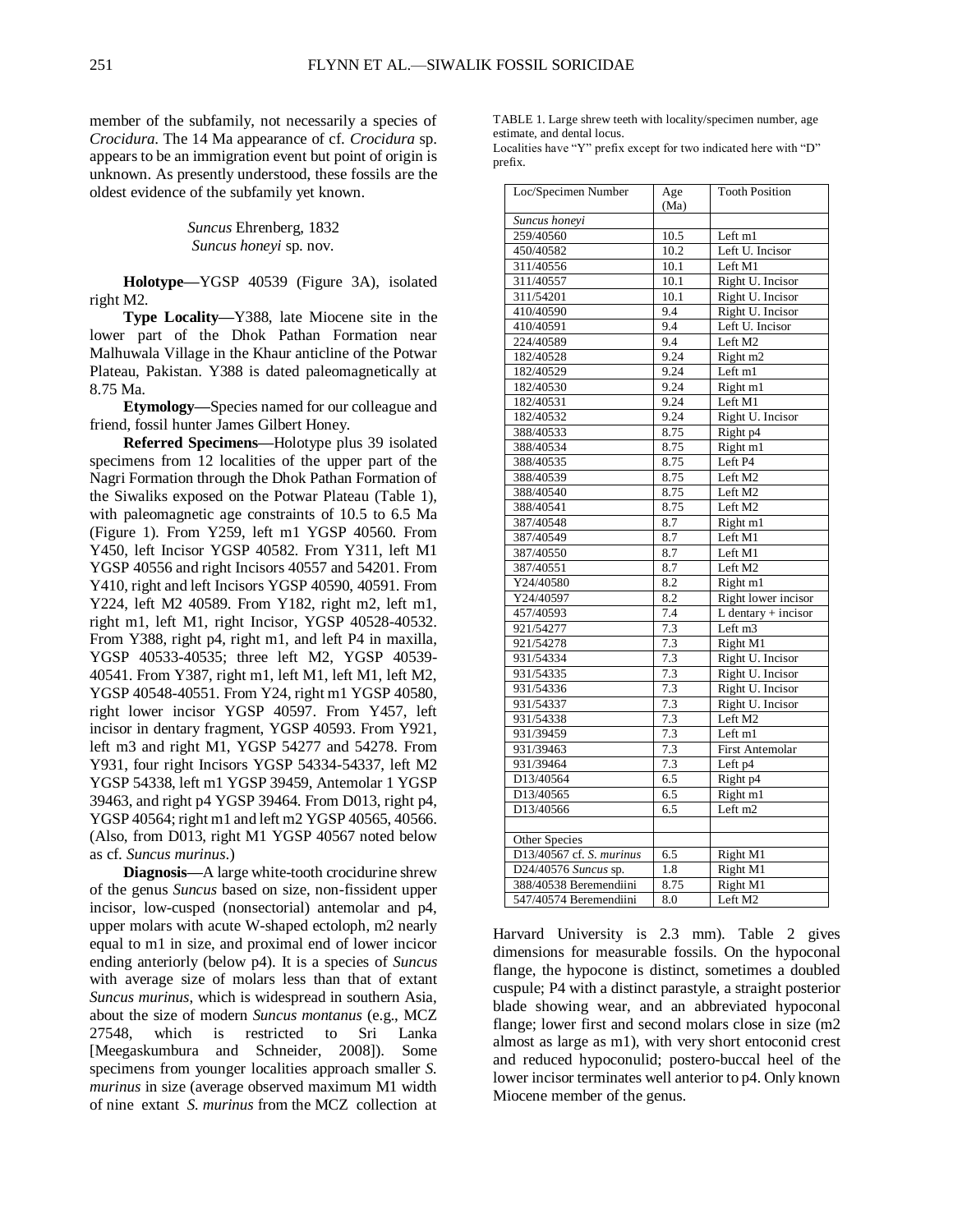

FIGURE 3. Dental remains of large shrews from the Potwar Plateau, Pakistan. *Suncus honeyi*: A. left M2 YGSP 40539 from Y388, B. right M1 40539 from Y387, C. left P4 40535 from Y388 in maxilla fragment (left) and removed (right), D. left m1 40566 from D013, E. right m1 40534 from Y388, F. right m2 40548 from Y387 G. left m3 54277 from Y921, H. left m1 39459 from Y931, I. right m1 40530 from Y182, J. right m2 40528 from Y182, K. A1 39463 from Y931, L. right upper incisor 54334 from Y931 (medial view), M. left upper incisor 40582 from Y450, N. right upper incisor 54201 from Y311 (M, N: lateral view), O. lower incisor in left dentary fragment 40593 from Y457, P. above: left p4 39464 from Y931, below: right p4 40564 from D013. *Suncus* or *Crocidura* sp.: Q. right M1 40576 from D024. Cf. *Suncus murinus*: R. right M1 40567 from D013. Beremendiini, gen. indet.: S. broken right M1 40538 from Y388. T. left M2 40574 from Y547 (beremendiin or *S. honeyi*). Bar scale = 1 mm.

**\_\_\_\_\_\_\_\_\_\_\_\_\_\_\_\_\_\_\_\_\_\_\_\_\_\_\_\_\_\_\_\_\_\_\_\_\_\_\_\_\_\_\_\_**

**Description—**As in all crocidurines (whitetoothed shrews), *Suncus honeyi* lacks iron pigmentation in the dentition. Also, upper molars show the characteristic (of the subfamily) tight W-shaped ectoloph, wide transversely, narrow anteroposteriorly, with acute reentrants. No M3 was recovered. In both M1 and M2 (Figure 3A, B) the metacone towers over the paracone. Four small roots are apparent. The parastyle is small and the metastyle is poorly developed. M1 with short preparacrista but wide posteriorly with lingually expansive hypoconal flange; M2 is wide anteriorly with long preparacrista and buccally retracted hypoconal

flange. In upper molars the protocone joins the paracone, but the posterior arm of the protocone is lingual to the metacone and runs longitudinally to the hypoconal flange and the buccal side of the hypocone cusp. A narrow posterior cingulum continues buccally from the flange.

P4 is represented by a single specimen in a maxilla fragment (Figure 3C). The prominent paracone has a long, high posterior buccal blade showing wear. The small parastyle is an independent conical cusp. There is no distinct protocone, just a thickened fold of enamel; an abbreviated flange (without hypocone) slopes posteriorly from it. Anterior to P4, modern *Suncus* shows four antemolars. The first one termed A1 (Reumer, 1984) is large, nearly half the size of M2 (A2- 4 are quite small). One fossil tooth, YGSP 39463 (Figure 3K) represents A1. A low cingulum surrounds a single, low anterior cusp with worn central anterior ridge. The posterior margin of A1 is invaginated slightly.

Several specimens, some quite reduced by heavy dental wear (advanced age), represent the upper incisor. It is anchored by two fused roots. The pointed apex is unsplit (not fissident); the talon is low as in modern *Suncus*, not a prominent cusp. The buccal cingulum of the incisor undulates slightly.

Lower molars have a high trigonid with prominent protoconid, large metaconid, and low paraconid. The Vshaped hypoconid of molar talonids extends buccally beyond the protoconid, the entoconid is a sharp lingual cusp with short, low entoconid crest. A small, low hypoconulid projects posteriorly and becomes indistinct with wear. The cristid obliqua intersects the trigonid below the protoconid. A cingulum encloses all but the lingual sides of m1-3. First and second lower molars (Figure 3D-J) are similar: the paracristid of m1 extends slightly more anteriorly and its talonid is somewhat longer than in m2, so the tooth length is greater than that of m2; the talonid of m1 is slightly broader than that of m2. The third molar (Figure 3G) is diminutive and its reduced talonid is primarily a lingually displaced small hypocone with a low ridge running from it to the middle of the trigonid.

Modern *Suncus* has a small a1 crowded between the incisor and p4. None are preserved but YGSP 40593 has an a1 alveolus (Figure 3O). There are two p4 (Figure 3P). That tooth has a single posteriorly projecting root and overhangs the preceding a1. The tooth is trenchant but not high-cusped, with a single laterally compressed cusp bearing a steep anterior ridge and sloping posterior ridge. The cusp is slightly lingually placed and there is a strong buccal cingulum and weaker lingual cingulum. However, as is characteristic of crocidurines the buccal cingulum is uninflated, not overhanging the lateral side of the dentary. The p4 is invaginated slightly posteriorly, which as Reumer (1987) notes is typical for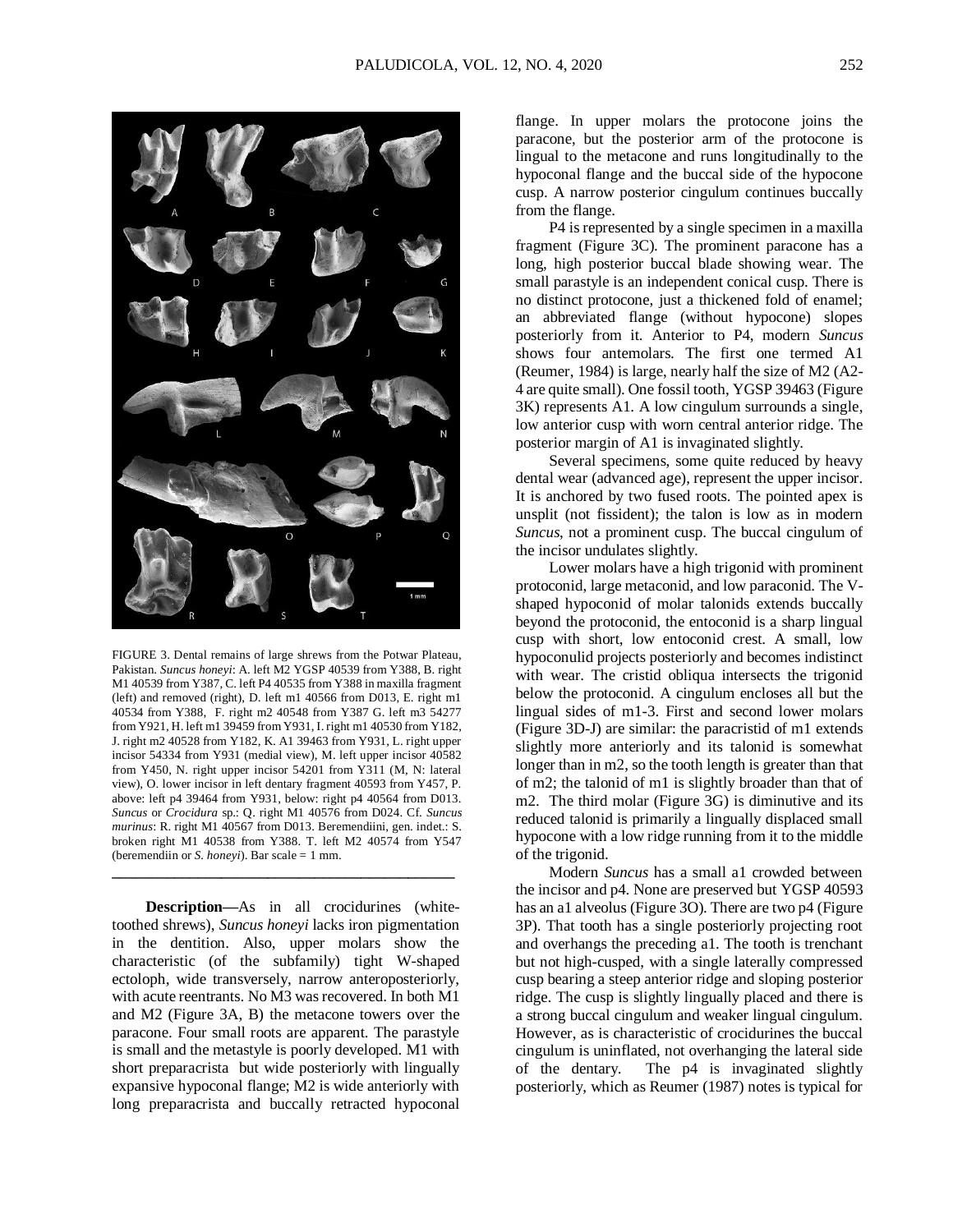crocidurines. The p4 from younger locality D013 is larger than the p4 from Y931.

The lower incisor is represented by YGSP 40597 and YGSP 40593 in a jaw fragment (Figure 3O). The dentary of the latter includes alveoli for a1, p4, and the anterior root of m1. The mental foramen is below the posterior portion of p4. The simple incisor lacks accessory cusps (acuspulate), is robust and has a superointernal longitudinal fold. A cingulum is present externally. The posterior rounded external extent of the incisor does not reach far distally as in some shrews, less than in *Crocidura*, and that alveolus ends below the anterior portion of a1.

**Discussion—**This large white-toothed shrew is represented mainly by isolated teeth that show characteristic features of extant *Suncus*. Our concept of *Suncus* is in the restricted sense of Jenkins et al. (1998) and supported by the molecular phylogeny of Dubey et a. (2007, 2008), who show that the genus is an Asian radiation; African species are distinct from Asian *Suncus* at the genus level. Premolar and incisor morphology of Siwalik specimens are consistent with *Suncus*. Molar features, including relative sizes and morphology of the upper molar ectoloph are also characteristic. The large size of Siwalik fossils indicates a late Miocene record in Asia of the genus *Suncus*. Today, *Suncus murinus* is present in the Potwar Plateau area (Roberts, 1977).

We classify this fossil species as a member of the white tooth shrew Subfamily Crocidurinae. It shows no red pigment in the dentition, thus ruling out most Soricinae (particularly Soricini, Blarinellini, Neomyini, Beremendiini). Although we lack fossil jaw articulation material to test attribution, incisor, premolar, and molar features support assignment to Crocidurinae. Other Old World genera lacking red pigment are *Anourosorex* and *Myosorex. Anourosorex* has a very different crushing dentition – crushing function extending onto the talon of the incisor, a huge m1 dominating the lower tooth row, and p4 with a buccal cingulum expanded laterally. *Myosorex,* basal to crocidurines (Meegaskumbura et al., 2014) has a large incisor talon, trenchant and highcusped upper antemolar with cingulum, sectorial p4, and cuspulate lower incisor.

Among crocidurines, *Suncus honeyi* is distinguished by its large size, and by biogeography. Today crocidurines are diverse in Africa: the small *Sylvisorex* has a low incisor talon, small antemolar with high cusp, tall cusp on p4, cuspulate incisor, and m1 appreciably larger than m2. Larger *Scutisorex* has an extended talon, long antemolar row and long lower incisor, and p4 with a reduced trigonid. In Asia the minute Piebald Shrew *Diplomesodon* has a trenchant first upper antemolar, reduced parastyle on P4, and m1 larger than m2. Ruling out endemic Sri Lankan *Feroculus* and *Solisorex*, *S. honeyi* is most comparable

to *Suncus*, and unlike diverse *Crocidura*. The fossil record is suggestive of this distinction: after millions of years of *Crocidura*-like shrews present on the Potwar Plateau, the large *S. honeyi* appears abruptly without an apparent ancestor.

*Suncus* has been recognized in Pliocene deposits of the Potwar. Cheema et al. (1997) identified a shrew mandibular fragment as *Suncus* sp. This Pliocene-age specimen bears m3 with length of 1.15 mm, smaller than extant *Suncus murinus* but comparable to *Suncus honeyi* from Y921 (7.3 Ma; see Table 2). Nanda (2002) noted *Suncus*, cf. *S. murinus*, in the early Pliocene of northern India.

Sahni and Khare (1976) found a large shrew at Ladhyani in the Haritalyangar area of northern India in strata that correlate to the 8.5-8.8 Ma interval on the magnetic section of Pillans et al. (2005). They named *Siwalikosorex prasadi* for a third molar (length 1.7 mm) about the size of extant *S. murinus*. Another large shrew was found in early Pleistocene deposits at Kilar in Kashmir. *Indosuncus bhatiai* Sahni and Kotlia, 1985, was recovered from normally magnetized sediments considered equivalent to the Olduvai chron. Teeth identified as second lower molars have lengths of 1.7 to 1.9 mm, larger than *Suncus honeyi*, close to *S. murinus*. Neither fossil species was differentiated by their authors from extant *Suncus*.

These records demonstrate one or more large crocidurine shrews in the Late Neogene Siwaliks. It is conceivable that they represent a single variable species of *Suncus*, with later individuals close to *Suncus murinus*. The Miocene Potwar *Suncus honeyi* is smaller than other *Suncus*, particularly *S. murinus*, and its first records are older than any other large crocidurine. Despite older presence of a small crocidurine in the Potwar area, the appearance of *Suncus* by 10.5 Ma is a distinct immigration event. While the point of origin of the *Suncus* immigrant is unknown, timing agrees with the biogeographic hypothesis of Dubey et al. (2007).

## *Suncus* or *Crocidura* sp.

**Referred Specimens—**YGSP 40576, isolated right M1 from early Pleistocene Locality D024, Pabbi Hills, Pakistan, above Olduvai Chron (<1.8 Ma). YGSP 40575 (left dentary fragment); 40577 and 40578, two broken right M1.

**Notes and Discussion—**As in *Suncus honeyi,* upper molar YGSP 40576 shows the characteristic tight W-shaped ectoloph, which is wide transversely, narrow anteroposteriorly with acute reentrants (Figure 3Q). The protocone crest runs directly to the paracone. The tall metacone is more isolated from the protocone. The hypoconal flange, with small hypocone, is narrow and posteriorly directed, with buccally inclined surface. A cingulum lies posterior to the metacone.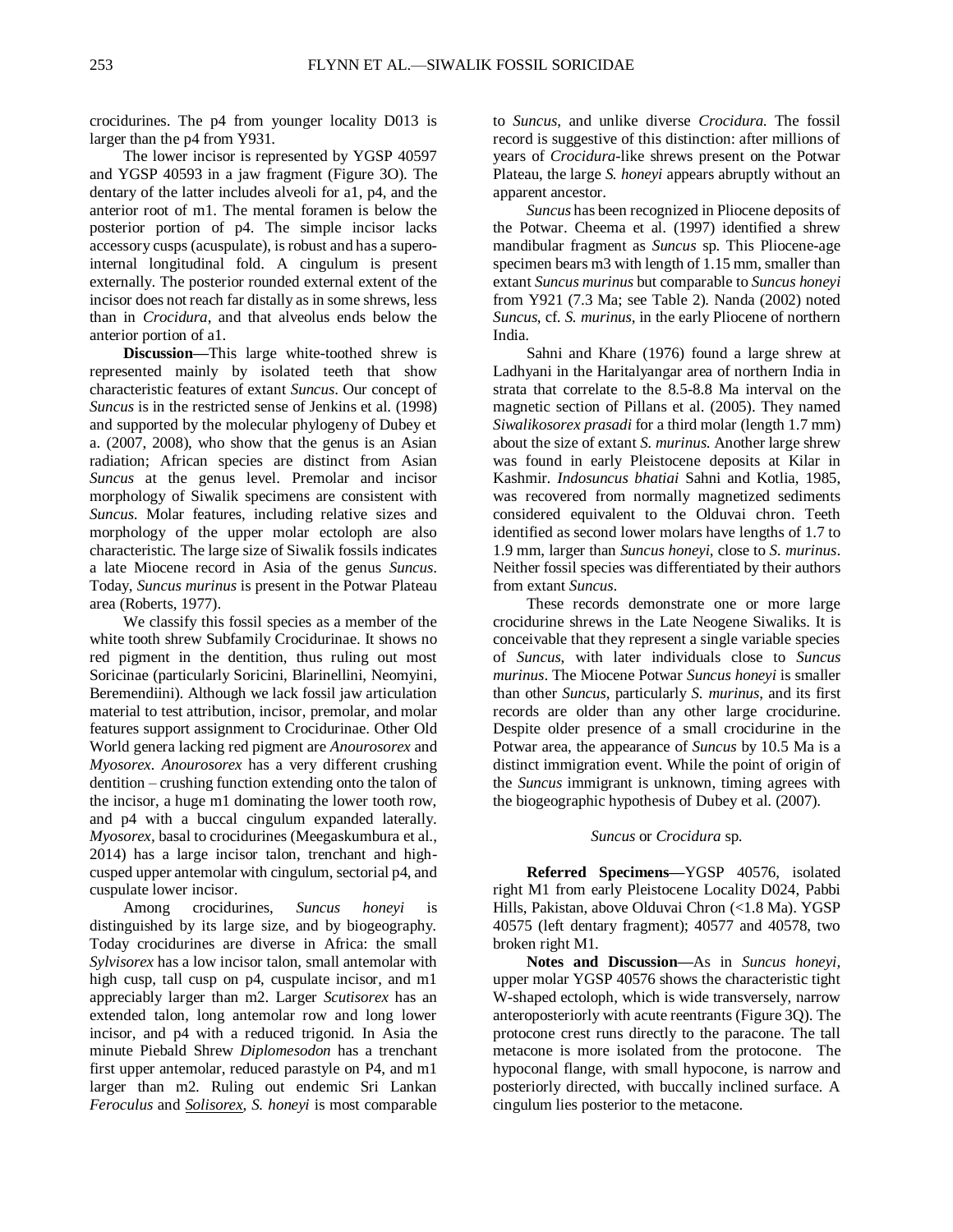| Incisors        | Length $(L)$ | Talon L    | Height     |                   |                                   |
|-----------------|--------------|------------|------------|-------------------|-----------------------------------|
| YGSP 40582      | 1.8          | 0.65       | 1.65       |                   | $\frac{1}{2}$                     |
| 40557           | 1.8          | 0.7        | 1.5        |                   |                                   |
| 54201           | 1.85         | 0.7        | 1.5        |                   | 冰                                 |
| 54334           | 1.8          | 0.65       | 1.7        |                   | *                                 |
| 54335           | X            | X          | 1.8        |                   |                                   |
| (lower) 40593   | X            | Χ          | 1.1        |                   | *                                 |
| (lower) 40597   | X            | Χ          | 1.05       |                   |                                   |
| Antemolar       | Length       | Width      |            |                   |                                   |
| A1: 39463       | 1.3          | 0.95       |            |                   | *                                 |
| p4: 39464       | 1.5          | 1.05       |            |                   |                                   |
| p4: 40564 (D13) | 1.8          | 1.1        |            |                   |                                   |
| P <sub>4</sub>  | Buccal L     | Lingual L  | Width (W)  |                   |                                   |
| 40535           | 1.8          | 1.1        | 1.7        |                   | $\frac{1}{2}$                     |
| Upper molars    | Buccal L     | Lingual L  | Anterior W | Post. $\mathbf W$ |                                   |
| M1: 40549       | 1.55         | $1.5+$     | $1.6+$     | 2.3               | $\frac{d\mathbf{r}}{d\mathbf{r}}$ |
| 40550           | 1.55         | Χ          | X          | Χ                 |                                   |
| 54278           | 1.65         | X          | X          | Χ                 |                                   |
| 40538#          | $1.2+$       | 1.55       | $1.7+$     | $1.8+$            | $\frac{d\mathbf{r}}{d\mathbf{r}}$ |
| M2: 40589       | 1.25         | 1.35       | 1.9        | 1.8               |                                   |
| 40539           | 1.4          | 1.35       | 2.05       | 1.75              | $\frac{d\mathbf{r}}{d\mathbf{r}}$ |
| 40540           | 1.25         | 1.3        | 1.75       | 1.65              |                                   |
| 40541           | 1.4          | X          | X          | X                 |                                   |
| 40551           | 1.55         | X          | 2.2        | $-2.0$            |                                   |
| 54338           | 1.5          | X          | X          | 2.15              |                                   |
| 40567 (D13)     | 1.65         | 1.85       | 2.1        | 2.3               | *                                 |
| 40576 (D24)     | 1.05         | 1.3        | 1.7        | 1.75              | $\ast$                            |
| 40574#          | 1.35         | 1.35       | 1.9        | 1.7               | *                                 |
| Lower molars    | Length       | Trigonid W | Talonid W  |                   |                                   |
| m1:40560        | 1.55         | 1.05       | 1.2        |                   |                                   |
| 40529           | 1.6          | 1.2        | 1.2        |                   |                                   |

# TABLE 2. *Suncus* dental measurements (following Reumer, 1984)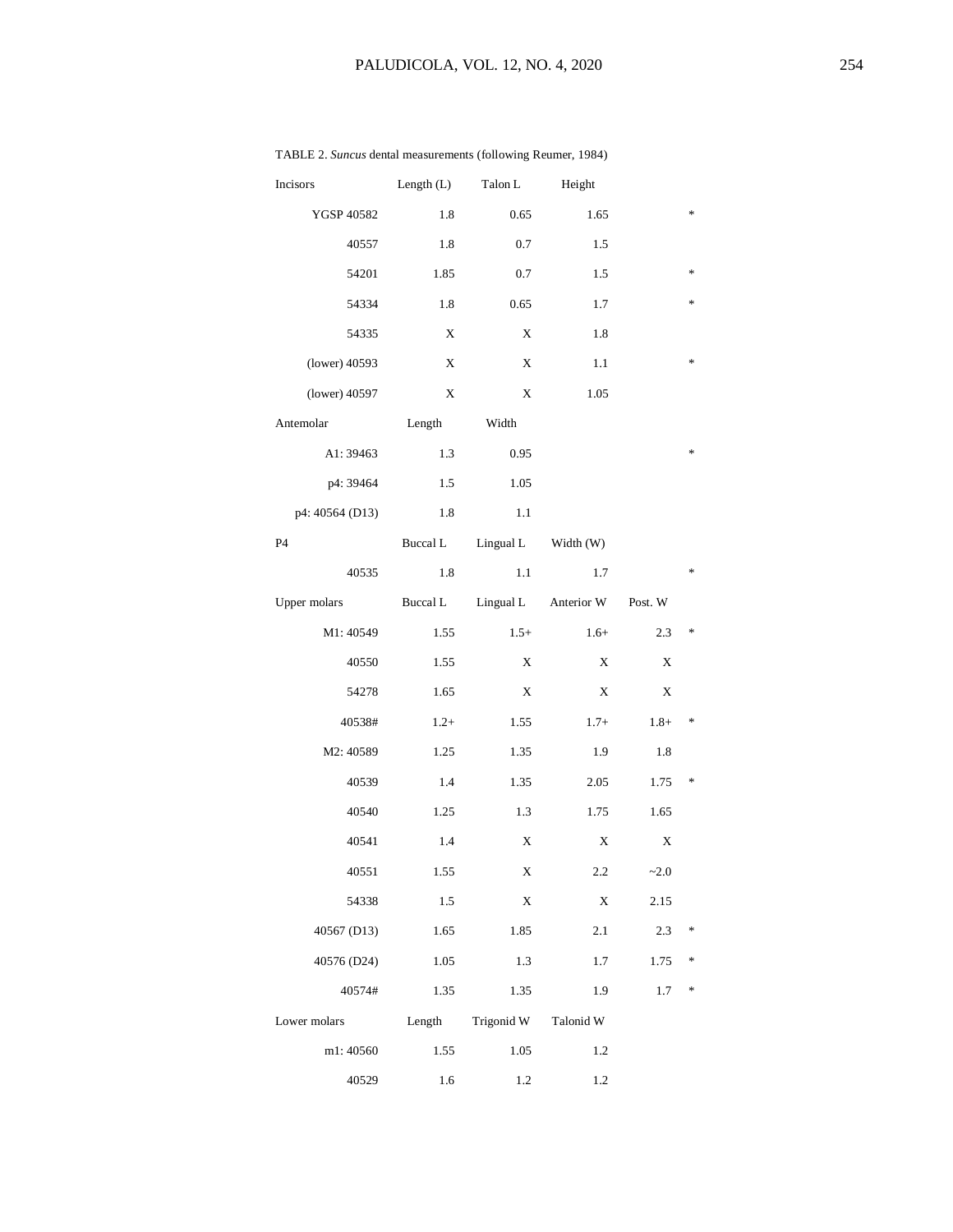| 40530                               | 1.8  | 1.05 | 1.45  | $\ast$ |  |  |  |
|-------------------------------------|------|------|-------|--------|--|--|--|
| 40534                               | 1.8  | 1.05 | 1.15  | $\ast$ |  |  |  |
| 40580                               | 1.55 | 1.1  | 1.25  |        |  |  |  |
| 40560                               | 1.55 | 1.05 | 1.2   |        |  |  |  |
| 39459                               | 1.85 | 1.15 | 1.4   | $\ast$ |  |  |  |
| 40565 (D13)                         | 1.9  | 1.25 | 1.4   |        |  |  |  |
| m2: 40528                           | 1.55 | 1.05 | 1.1   | $\ast$ |  |  |  |
| 40548                               | 1.55 | 1.05 | 1.3   | $\ast$ |  |  |  |
| 40566 (D13)                         | 1.85 | 1.25 | 1.35  | $\ast$ |  |  |  |
| m3: 54277                           | 1.2  | 0.75 | ~10.5 | $\ast$ |  |  |  |
| * Illustrated specimens             |      |      |       |        |  |  |  |
| # Beremendiini or cf. Beremendiini  |      |      |       |        |  |  |  |
| D prefix for localities D13 and D24 |      |      |       |        |  |  |  |
|                                     |      |      |       |        |  |  |  |

\_\_\_\_\_\_\_\_\_\_\_\_\_\_\_\_\_\_\_\_\_\_\_\_\_\_\_\_\_\_\_\_\_\_\_\_\_\_\_\_\_\_\_\_\_\_\_\_\_\_\_\_\_\_\_\_\_\_\_\_\_\_\_\_\_\_\_\_\_\_\_\_\_\_\_\_\_\_\_\_\_\_\_\_\_\_\_\_\_\_\_\_\_\_\_\_

The dimensions of early Pleistocene YGSP 40576 (Table 2) are considerably less than those of *Suncus honeyi*, demonstrating another, younger crocidurine, *Suncus* sp. or *Crocidura* sp. in the Siwalik record of northern Pakistan.

#  $B$ D pr

## Cf. *Suncus murinus*

**Referred Specimens—**YGSP 40567, isolated right M1 from Locality D013, of the Bhandar area, Potwar Plateau, northern Pakistan, paleomagnetic age estimate of 6.5 Ma.

**Description—**YGSP 40567 (Figure 3R) has the pronounced W-shaped ectoloph of *Suncus*. The paracone is more worn than the high metacone. The anterior arm of the protocone joins the paracone but the posterior arm runs distally, past the metacone to the hypocone flange, and is confluent with the hypocone, which is a distinct lingual ridge on the flange. The cingulum posterior to the metacone is slightly damaged.

**Discussion—**YGSP M1 40567 is too large to represent the same species as *Suncus honeyi*. Although above we refer a p4 (YGSP 40564) and lower molars (YGSP 40565, 40566) from the same locality D013 to *Suncus honeyi*, we note that they also appear to be large for that species. These three specimens are insufficient in themselves to defend identification as *S. murinus* but with YGSP 40567 may attest to an increase in size of the *Suncus* lineage as represented at site D13 (6.5 Ma). Alternatively, there may be unseen diversity among crocidurines with two species of *Suncus* at D13.

In contrast to *Suncus honeyi* from older levels of the Dhok Pathan Formation, which appears to be uniformly smaller than *S. murinus*, the D013 specimens may represent a time-successive sample of the *Suncus* lineage that culminates in extant *S. murinus*. In this case, D013 would show that the *Suncus* lineage had transformed to the modern species by 6.5 Ma. Future data will test this hypothesis and will challenge whether fossils attributed so *Siwalikosorex prasadi* and *Indosuncus bhatiai* are distinct from *Suncus murinus*.

## Subfamily Soricinae Fischer de Waldheim, 1817 Tribe Beremendiini Reumer, 1984 Genus indet.

**Referred Specimens**—YGSP 40538, isolated right M1 from late Miocene Locality Y388, Dhok Pathan Formation, Potwar Plateau, Pakistan, paleomagnetic age 8.75 Ma; possibly YGSP 40574, left M2 from Locality Y547, Dhok Pathan Formation, Potwar Plateau, Pakistan, paleomagnetic age 8.0 Ma.

**Description—**YGSP 40538 (Figure 3S) is pigmented red, a hallmark of Tribe Beremendiini. The pigment stain is deepest on the high metacone, faded elsewhere, and seems to be absent lingually. The tooth is incomplete, missing its buccal wall and most of the paracone. Anteriorly the protocone is confluent with the paracone. The posterior arm of the protocone runs distolingually to the hypoconal flange and its small hypocone. This posterior arm is not so isolated from the metacone as in *Suncus*; rather there is a low saddle leading to the metacone. The hypoconal flange is steeply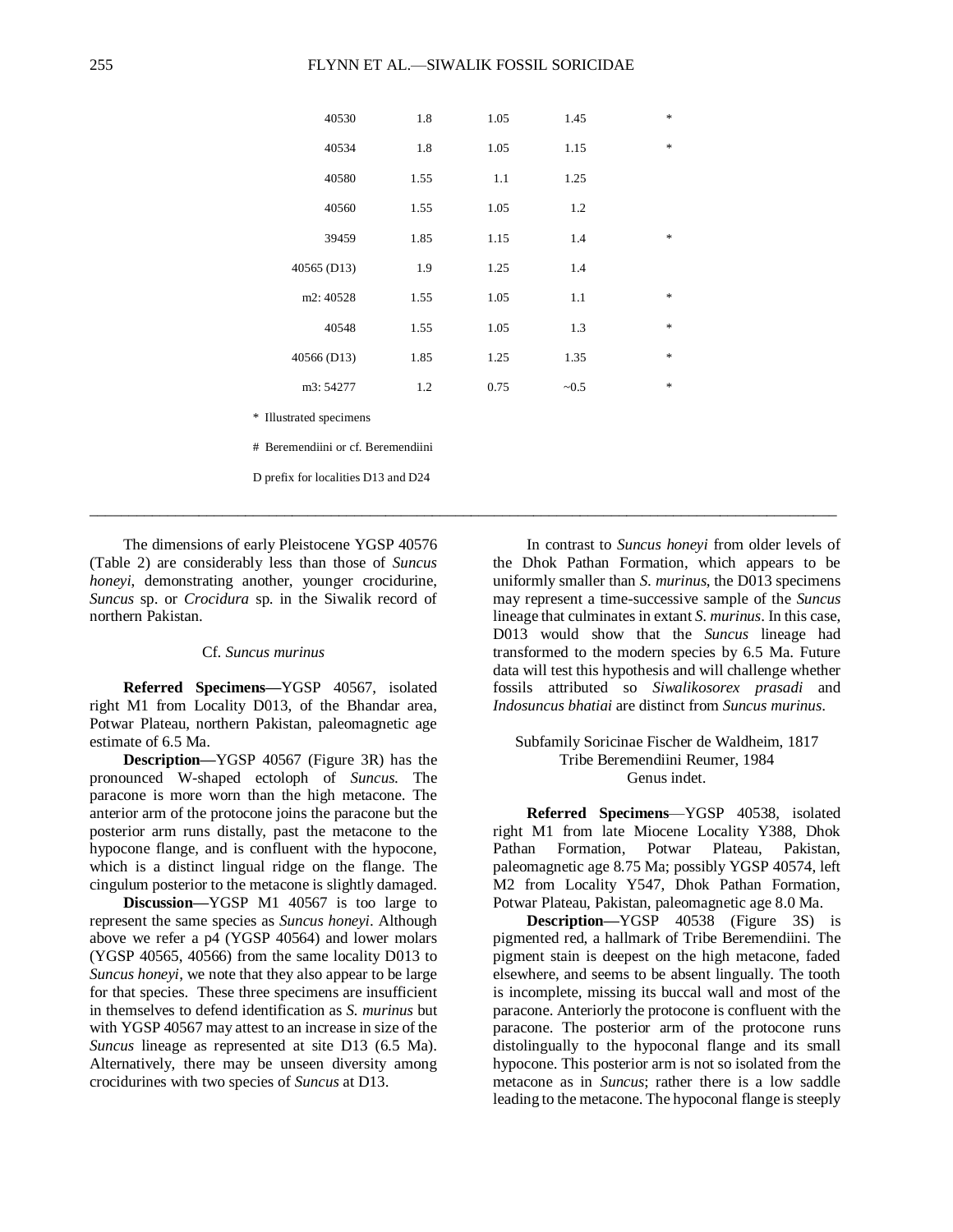inclined and its buccal margin continues as a strong posterior cingulum. The metacone of YGSP 40574 (Figure 3T) is more deeply red-brown than the rest of the tooth, but the tooth is much less obviously pigmented than YGSP 40538. The hypoconal shelf is broad and sloping, as in that of YGSP 40538 and unlike that of *Suncus honeyi*. In other respects, the shape of the main cusps is comparable to that of *Suncus honeyi*.

**Discussion—**YGSP 40538 demonstrates diversity among large shrews in the Dhok Pathan Formation of the Potwar Plateau. If correctly allocated, it represents the oldest known beremendiin shrew and an immigration event of a group that was later very successful in the Pliocene of North Asia (Zazhigin and Voyta, 2019). We interpret the immigration event as younger than ~9 Ma, subsequent to the rich faunas sampled in the 9.4 to 9.2 Ma interval in the Potwar Dhok Pathan Formation that lack this shrew. Specimen 40574 from a younger locality may represent the same species but does not show the same degree of iron staining. It could be a variant of *Suncus honeyi* with a sloping hypoconal flange reminiscent of YGSP 40538.

### CONCLUSIONS

The modern lower Indus River fauna of Pakistan contains *Crocidura* and *Suncus*. The roots of that assemblage developed in the middle and late Miocene, as revealed by the Siwalik fossil record of the Potwar Plateau. *Crocidura* or its predecessor was in place by 14 Ma and *Suncus* appeared by 10.5 Ma.

The biogeographic hypotheses of Dubey et al. (2007, 2008) is tested by the Siwalik fossil record of shrews, fragmentary though it is. First, Dubey et al. (2008) defend the monophyly of Myosoricinae. They also confirm that *Suncus* as previously conceived is paraphyletic, the African species clustering with *Sylvisorex*, the genus to which they should be assigned. *Suncus murinus*, *Suncus dayi*, and *Suncus montanus* form an Asian clade sister with *Crocidura*. Western *Suncus etruscus* is basal to both *Suncus* and *Crocidura*.

Several issues regarding modern species of *Suncus* are beyond the scope of this paper, for instance, the question of generic affiliation of *Suncus etruscus*. There may be hidden diversity or hybridization within *Suncus*, as in Indian and Sri Lankan *Suncus murinus* and *S. montanus* (Meegaskumbura and Schneider, 2008).

The Family Soricidae has a fossil record that extends to over 40 million years ago (middle Eocene; Gunnell et al, 2008; Repenning, 1967). Fossil Soricinae are known back to 19.4 Ma (early Miocene) and *Sorex* extends to 12.1 Ma (Gunnell et al., 2008). The earliest Pakistani shrews (first record at Z113, 22.5 Ma age) would be significant for calibrating nodes if the material were more definitive. That some teeth of that antiquity are pigmented (as are many Soricinae and other shrews)

is significant and rules out alignment with crocidurines. The molecular clock estimates of Dubey et al. (2008) were constrained by a 20 Ma divergence of Soricinae and Crocidurinae and the then-apparent latest Miocene first record of *Crocidura*. Our fossil *Suncus* and coeval small crocidurines extend the likely time of the *Suncus-Crocidura* split to the early late Miocene, >10.5 Ma.

Our current understanding of the Siwalik record of fossil shrews, meager as it is, dates the establishment of *Suncus* on the subcontinent by 10.5 Ma (late Miocene), the oldest known record of crocidurine shrews at 14 Ma, and the oldest known record of an extinct tribe, Beremendiini, at 8.75 Ma. The occurrence of *Suncus* at 10.5 Ma (and of cf. *Crocidura* before that) pushes back the *Suncus*-*Crocidura* divergence time beyond the estimates of Dubey et al. (2007, 2008), as well as the 10.8 Ma divergence of Asian *Suncus*-African *Sylvisorex*, if the tree topology is correct, and compresses the time in which African and Asian crocidurine clades diverge, estimated ~16.5 Ma by Dubey et al. (2007).

The source and time of arrival of crocidurine shrews in the Indian Subcontinent is not enlightened by the meager Old World soricid fossil record. One might presume that present high diversity of small crocidurines in Africa implies immigration of the group from that direction by the middle Miocene. However, the radiation of crocidurines in Africa appears to be late Miocene in age, and Dubey et al. (2007, 2008) reconstruct a Palaearctic-Oriental center of crocidurine radiation. The Siwalik fossil record is good enough to document *Suncus* immigration in the early late Miocene by 10.5 Ma because older Siwalik assemblages lack probable direct ancestors. Being Asiatic today, *Suncus* may have evolved peripherally to the subcontinent (the Mideast or southwestern Asia), appearing as one element of faunal turnover in the early late Miocene. The 10.5 Ma record is close in time to a peak in Siwalik faunal events (mostly terminations) observed by Barry et al. (2002). The emplacement of the large shrew *Suncus* is one aspect of the modernization of the fauna of the Indian Subcontinent.

### ACKNOWLEDGMENTS

In addition to the inspiration that we draw from our friend James G. Honey, we are also inspired by our Siwalik coworkers in the field and in the laboratory. Many participated in the intense work of extracting tiny teeth from fossil-bearing deposits. Our thanks go to but are not limited to Everett Lindsay, I.U. Cheema, David Pilbeam, John Barry, Michèle Morgan, Catherine Badgley, Anna K. Behrensmeyer, Alisa Winkler, and of course the late Will Downs. Y.K. received financial support from the Japan Society for the Promotion of Science, Tokyo, Japan (JSPS, KAKENHI Grant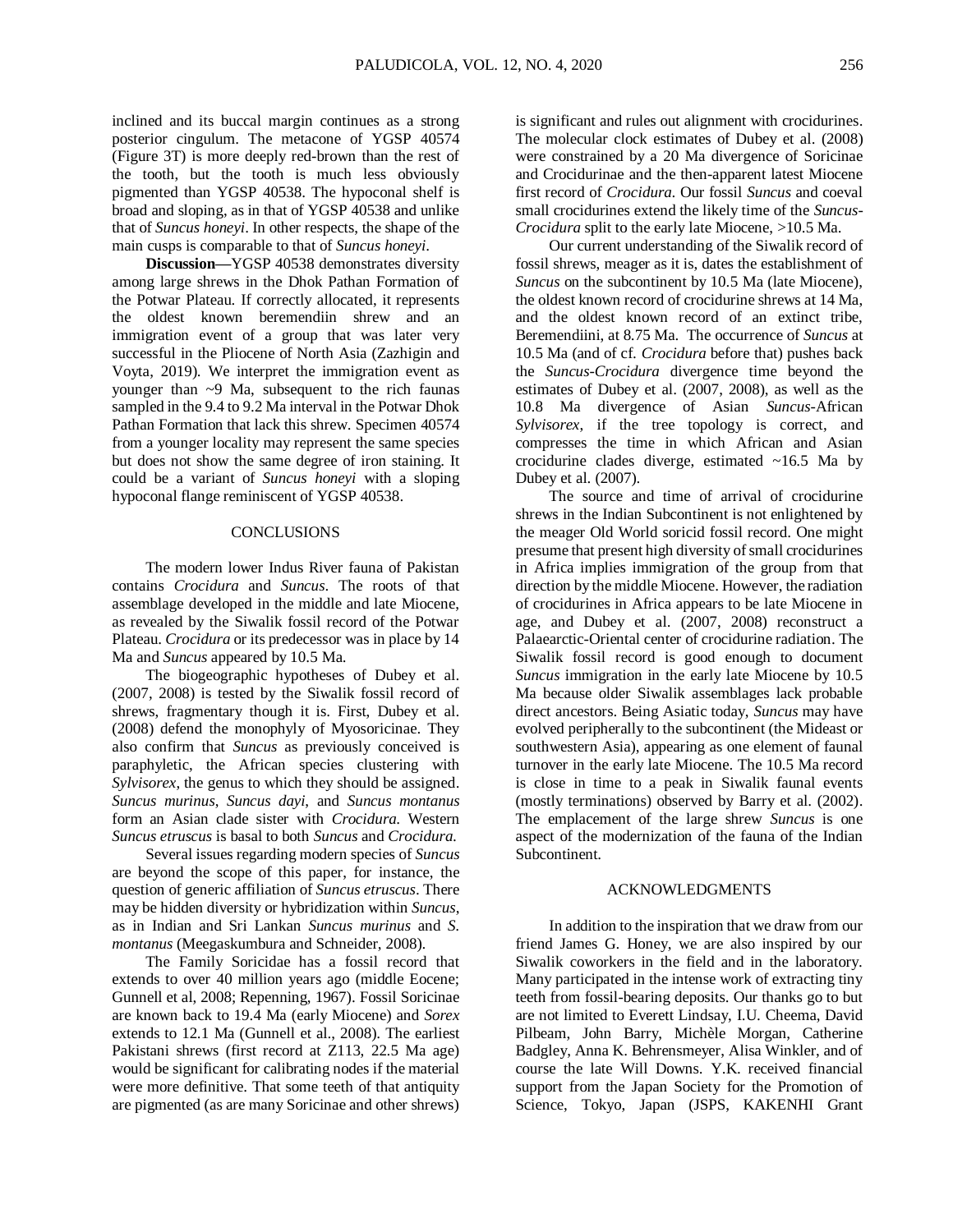Number JP18K13650, Grant-in-Aid for Early-Career Scientists). SEM work was performed with the able guidance of Timothy Cavanaugh at the Center for Nanoscale Systems (CNS, Harvard University), a member of the National Nanotechnology Coordinated Infrastructure Network (NNCI), funding to CNS by the National Science Foundation under NSF award no. 1541959. We appreciate the assistance of Mark Omura, MCZ mammal collection. This study was also supported by the American School of Prehistoric Research at Harvard University.

# LITERATURE CITED

- Badgley, C., Flynn, L.J., Jacobs, L.L., and Taylor, L.H. 2004. A consideration of the paleontological contributions of Will Downs with a general correlation of Chinese Neogene localities. Vertebrata PalAsiatica 42(4): 340-344.
- Badgley, C., Flynn, L.J., Jacobs, L.L., and Taylor, L.H. 2005. Paleontology in honor of William R. Downs III (1950-2002). Palaeontologia Electronica 8(1); E2:4p, 187KB; [http://palaeo](http://palaeo-electronica.org/toc.htm)[electronica.org/toc.htm](http://palaeo-electronica.org/toc.htm)
- Barry, J.C., M.E. Morgan, L.J. Flynn, D. Pilbeam, A.K. Behrensmeyer, S.M. Raza, I.A. Khan, C. Badgley, J. Hicks, and J. Kelley. 2002. Faunal and environmental change in the late Miocene Siwaliks of Northern Pakistan. Paleobiology Memoir 3: 1-71.
- Cheema, I.U., S.M. Raza, and L.J. Flynn. 1997. Note on Pliocene small mammals from the Mirpur District, Azad Kashmir, Pakistan. Géobios 30: 115-119.
- Dubey, S., N. Salamin, S.D. Ohdachi, P. Barrière, and P. Vogel. 2007. Molecular phylogenetics of shrews (Mammalia: Soricidae) reveal timing of transcontinental colonizations. Molecular Phylogenetics and Evolution 44: 126-137.
- Dubey, S., N. Salamin, M. Ruedi, P. Barrière, M. Colyn, and P. Vogel. 2008. Biogeographic origin and radiation of the Old World crocidurine shrews<br>(Mammalia: Soricidae) inferred from (Mammalia: Soricidae) inferred from mitochondrial and nuclear genes. Molecular Phylogenetics and Evolution 48: 953-963.
- Flynn, L.J., E.H. Lindsay, D. Pilbeam, S. Mahmood Raza, M.E. Morgan, J.C. Barry, C. Badgley, A.K. Behrensmeyer, I.U. Cheema, A.R. Rajpar, and N.D. Opdyke. 2013. The Siwaliks and Neogene evolutionary biology in South Asia. Pp. 353-372 in X. Wang, L.J. Flynn, and M. Fortelius (eds.), Fossil Mammals of Asia: Neogene Biostratigraphy and Chronology. Columbia University Press, New York.
- Gunnell, G.F., T.M. Bown, J.H. Hutchison, and J.I. Bloch. 2008. Lipotyphla. Pp. 89-125 in C.M

Janis, G.F. Gunnell, and M.D. Uhen (eds.), Evolution of Tertiary Mammals of North America Volume 2. Cambridge University Press, New York.

- Hugueney, M., P. Mein, and O. Maridet. 2012. Revision and new data on the Early and Middle Miocene soricids (Soricomorpha, Mammalia) from Central and South-Eastern France. Swiss Journal of Palaeontology 131: 23-49, DOI 10.1007/s13358-011-0036-1.
- Huterrer, R. 2005. Order Soricomorpha. Pp. 220-311 in E.E. Wilson and D.M. Reeder (eds.), Mammal Species of the World. John Hopkins Press, Baltimore.
- Jenkins, P., M. Ruedi, and F. M. Catzeflis. 1998. A biochemical and morphological investigation of *Suncus dayi* (Dobson, 1888) and discussion of relationships in *Suncus* Hemprich & Ehrenberg, 1833, *Crocidura* Wagler, 1832, and *Sylvisorex* Thomas, 1904 (Insectivora: Soricidae). Bonner zoologische Beiträge 47(3-4): 257-276.
- Lindsay, E.H., L.J. Flynn, I.U. Cheema, J.C. Barry, K.F. Downing, A.R. Rajpar, and S. Mahmood Raza. 2005. Will Downs and the Zinda Pir Dome. Palaeontologia Electronica 8(1)19A: 1-19, 1MB; http:palaeo-electronica.org/toc.htm.
- Meegaskumbura, S., and C.J. Schneider. 2008. A taxonomic evaluation of the shrew *Suncus montanus* (Soricidae: Crocidurinae) of Sri Lanka and India. Ceylon Journal of Science (Biological Science) 37(2): 129-136.
- Meegaskumbura, S., M. Meegaskumbura, and C.J. Schneider. 2014. Phylogenetic relationships of the endemic Sri Lankan shrew genera: *Solisorex* and *Feroculus*. Ceylon Journal of Science (Biological Science) 43(2): 65-71.
- Nanda, A.C. 2002. Upper Siwalik mammalian faunas of India and associated events. Journal of Asian Earth Sciences 21: 47-58.
- Repenning, C.A. 1967. Subfamilies and genera of the Soricidae. United States Geological Survey Professional Paper 565: 1-74.
- Reumer, J.W.F. 1984. Ruscinian and early Pleistocene Soricidae (Insectivora, Mammalia) from Tegelen (The Netherlands) and Hungary. Scripta Geologica 73: 1-173.
- Reumer, J.W.F. 1987. Redefinition of the Soricidae and the Heterosoricidae (Insectivora, Mammalia), with the description of the Crocidosoricinae, a new subfamily of Soricidcae. Revue de Paléobiologie 6(2): 189-192.
- Reumer, J.W.F. 1995. The evolution of shrews (Mammalia, Soricidae): A key role for humidity. Géobios, Mémoire Spécial 18: 367-372.
- Roberts, T.J. 1977. The mammals of Pakistan. Ernest Benn Limited, London, 361 pp.